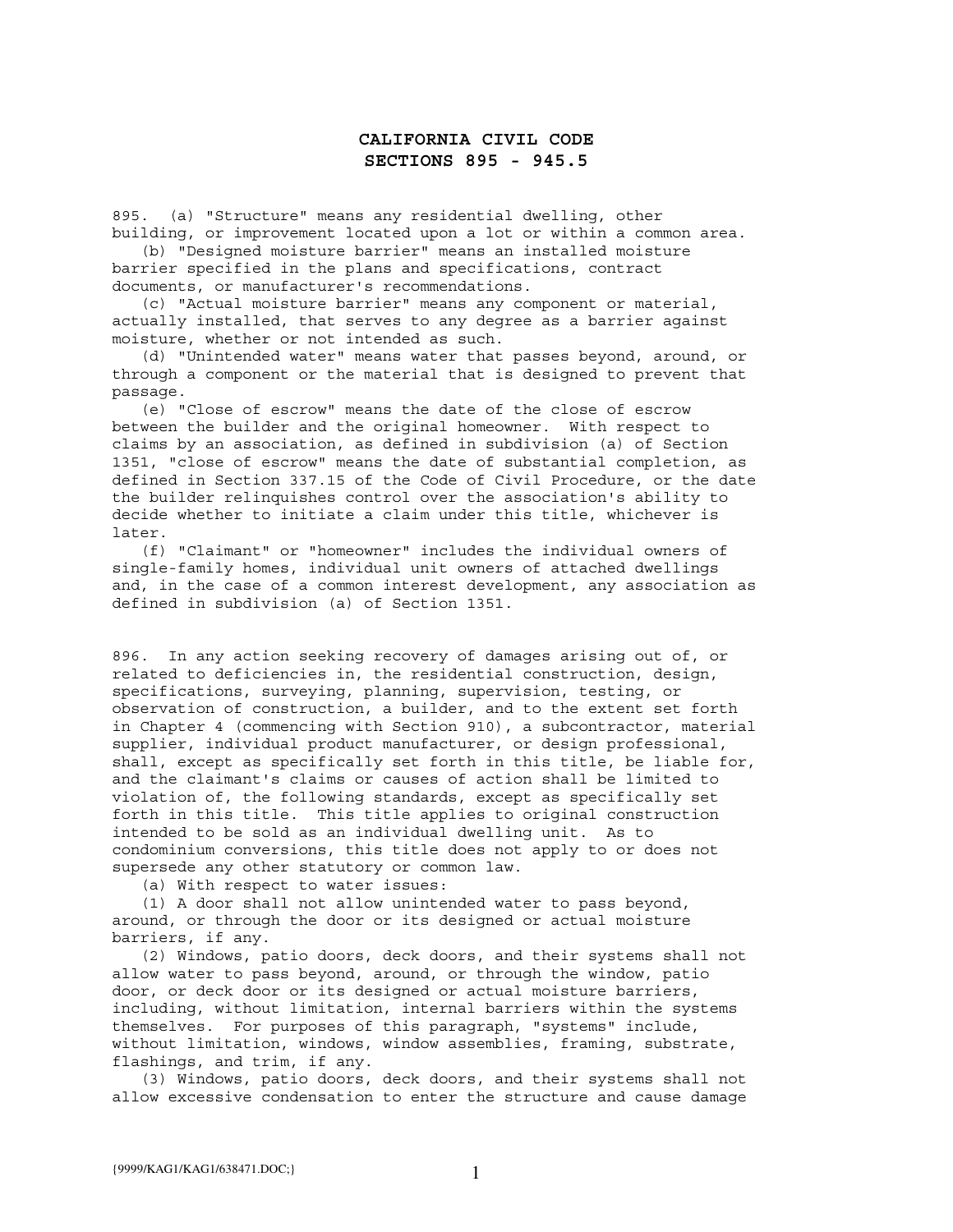to another component. For purposes of this paragraph, "systems" include, without limitation, windows, window assemblies, framing, substrate, flashings, and trim, if any.

 (4) Roofs, roofing systems, chimney caps, and ventilation components shall not allow water to enter the structure or to pass beyond, around, or through the designed or actual moisture barriers, including, without limitation, internal barriers located within the systems themselves. For purposes of this paragraph, "systems" include, without limitation, framing, substrate, and sheathing, if any.

 (5) Decks, deck systems, balconies, balcony systems, exterior stairs, and stair systems shall not allow water to pass into the adjacent structure. For purposes of this paragraph, "systems" include, without limitation, framing, substrate, flashing, and sheathing, if any.

 (6) Decks, deck systems, balconies, balcony systems, exterior stairs, and stair systems shall not allow unintended water to pass within the systems themselves and cause damage to the systems. For purposes of this paragraph, "systems" include, without limitation, framing, substrate, flashing, and sheathing, if any.

 (7) Foundation systems and slabs shall not allow water or vapor to enter into the structure so as to cause damage to another building component.

 (8) Foundation systems and slabs shall not allow water or vapor to enter into the structure so as to limit the installation of the type of flooring materials typically used for the particular application.

 (9) Hardscape, including paths and patios, irrigation systems, landscaping systems, and drainage systems, that are installed as part of the original construction, shall not be installed in such a way as to cause water or soil erosion to enter into or come in contact with the structure so as to cause damage to another building component.

 (10) Stucco, exterior siding, exterior walls, including, without limitation, exterior framing, and other exterior wall finishes and fixtures and the systems of those components and fixtures, including, but not limited to, pot shelves, horizontal surfaces, columns, and plant-ons, shall be installed in such a way so as not to allow unintended water to pass into the structure or to pass beyond, around, or through the designed or actual moisture barriers of the system, including any internal barriers located within the system itself. For purposes of this paragraph, "systems" include, without limitation, framing, substrate, flashings, trim, wall assemblies, and internal wall cavities, if any.

 (11) Stucco, exterior siding, and exterior walls shall not allow excessive condensation to enter the structure and cause damage to another component. For purposes of this paragraph, "systems" include, without limitation, framing, substrate, flashings, trim, wall assemblies, and internal wall cavities, if any.

 (12) Retaining and site walls and their associated drainage systems shall not allow unintended water to pass beyond, around, or through its designed or actual moisture barriers including, without limitation, any internal barriers, so as to cause damage. This standard does not apply to those portions of any wall or drainage system that are designed to have water flow beyond, around, or through them.

(13) Retaining walls and site walls, and their associated drainage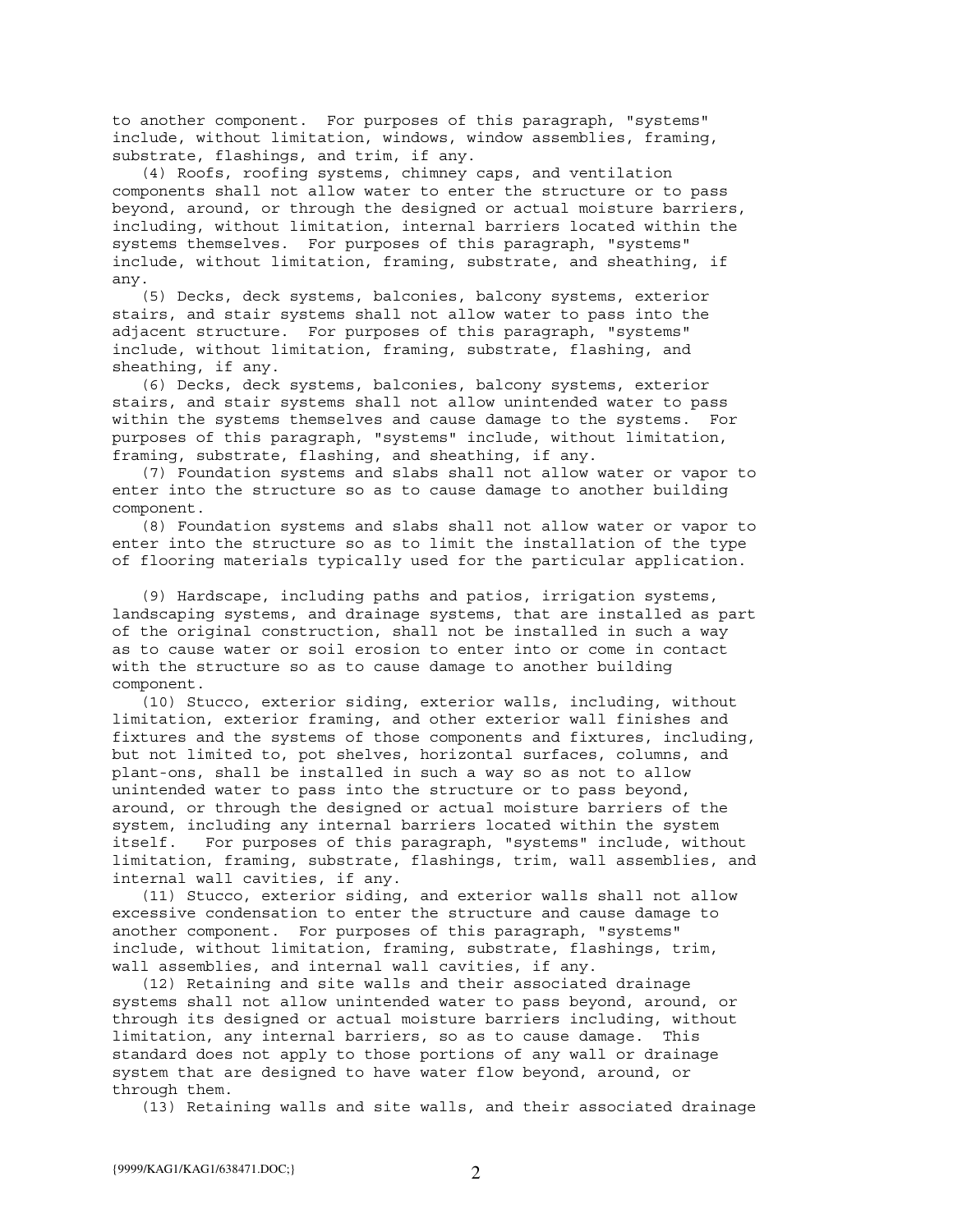systems, shall only allow water to flow beyond, around, or through the areas designated by design.

 (14) The lines and components of the plumbing system, sewer system, and utility systems shall not leak.

 (15) Plumbing lines, sewer lines, and utility lines shall not corrode so as to impede the useful life of the systems.

 (16) Sewer systems shall be installed in such a way as to allow the designated amount of sewage to flow through the system.

 (17) Shower and bath enclosures shall not leak water into the interior of walls, flooring systems, or the interior of other components.

 (18) Ceramic tile and tile countertops shall not allow water into the interior of walls, flooring systems, or other components so as to cause damage.

(b) With respect to structural issues:

 (1) Foundations, load bearing components, and slabs, shall not contain significant cracks or significant vertical displacement.

 (2) Foundations, load bearing components, and slabs shall not cause the structure, in whole or in part, to be structurally unsafe.

 (3) Foundations, load bearing components, and slabs, and underlying soils shall be constructed so as to materially comply with the design criteria set by applicable government building codes, regulations, and ordinances for chemical deterioration or corrosion resistance in effect at the time of original construction.

 (4) A structure shall be constructed so as to materially comply with the design criteria for earthquake and wind load resistance, as set forth in the applicable government building codes, regulations, and ordinances in effect at the time of original construction.

(c) With respect to soil issues:

 (1) Soils and engineered retaining walls shall not cause, in whole or in part, damage to the structure built upon the soil or engineered retaining wall.

 (2) Soils and engineered retaining walls shall not cause, in whole or in part, the structure to be structurally unsafe.

 (3) Soils shall not cause, in whole or in part, the land upon which no structure is built to become unusable for the purpose represented at the time of original sale by the builder or for the purpose for which that land is commonly used.

(d) With respect to fire protection issues:

 (1) A structure shall be constructed so as to materially comply with the design criteria of the applicable government building codes, regulations, and ordinances for fire protection of the occupants in effect at the time of the original construction.

 (2) Fireplaces, chimneys, chimney structures, and chimney termination caps shall be constructed and installed in such a way so as not to cause an unreasonable risk of fire outside the fireplace enclosure or chimney.

 (3) Electrical and mechanical systems shall be constructed and installed in such a way so as not to cause an unreasonable risk of fire.

(e) With respect to plumbing and sewer issues:

 Plumbing and sewer systems shall be installed to operate properly and shall not materially impair the use of the structure by its inhabitants. However, no action may be brought for a violation of this subdivision more than four years after close of escrow.

(f) With respect to electrical system issues: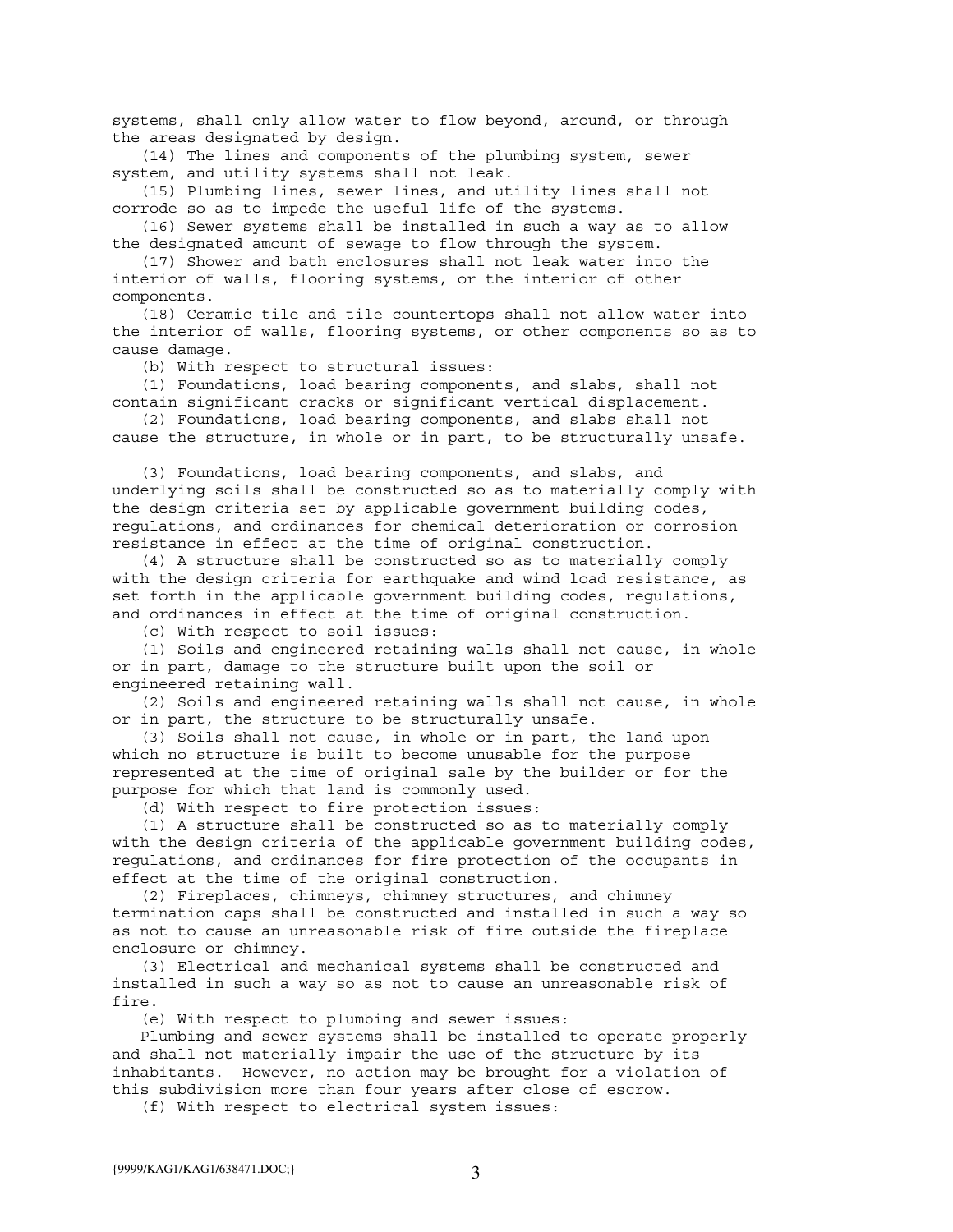Electrical systems shall operate properly and shall not materially impair the use of the structure by its inhabitants. However, no action shall be brought pursuant to this subdivision more than four years from close of escrow.

(g) With respect to issues regarding other areas of construction:

 (1) Exterior pathways, driveways, hardscape, sidewalls, sidewalks, and patios installed by the original builder shall not contain cracks that display significant vertical displacement or that are excessive. However, no action shall be brought upon a violation of this paragraph more than four years from close of escrow.

 (2) Stucco, exterior siding, and other exterior wall finishes and fixtures, including, but not limited to, pot shelves, horizontal surfaces, columns, and plant-ons, shall not contain significant cracks or separations.

 (3) (A) To the extent not otherwise covered by these standards, manufactured products, including, but not limited to, windows, doors, roofs, plumbing products and fixtures, fireplaces, electrical fixtures, HVAC units, countertops, cabinets, paint, and appliances shall be installed so as not to interfere with the products' useful life, if any.

 (B) For purposes of this paragraph, "useful life" means a representation of how long a product is warranted or represented, through its limited warranty or any written representations, to last by its manufacturer, including recommended or required maintenance. If there is no representation by a manufacturer, a builder shall install manufactured products so as not to interfere with the product' s utility.

 (C) For purposes of this paragraph, "manufactured product" means a product that is completely manufactured offsite.

 (D) If no useful life representation is made, or if the representation is less than one year, the period shall be no less than one year. If a manufactured product is damaged as a result of a violation of these standards, damage to the product is a recoverable element of damages. This subparagraph does not limit recovery if there has been damage to another building component caused by a manufactured product during the manufactured product's useful life.

 (E) This title does not apply in any action seeking recovery solely for a defect in a manufactured product located within or adjacent to a structure.

 (4) Heating, if any, shall be installed so as to be capable of maintaining a room temperature of 70 degrees Fahrenheit at a point three feet above the floor in any living space.

 (5) Living space air-conditioning, if any, shall be provided in a manner consistent with the size and efficiency design criteria specified in Title 24 of the California Code of Regulations or its successor.

 (6) Attached structures shall be constructed to comply with interunit noise transmission standards set by the applicable government building codes, ordinances, or regulations in effect at the time of the original construction. If there is no applicable code, ordinance, or regulation, this paragraph does not apply. However, no action shall be brought pursuant to this paragraph more than one year from the original occupancy of the adjacent unit.

 (7) Irrigation systems and drainage shall operate properly so as not to damage landscaping or other external improvements. However, no action shall be brought pursuant to this paragraph more than one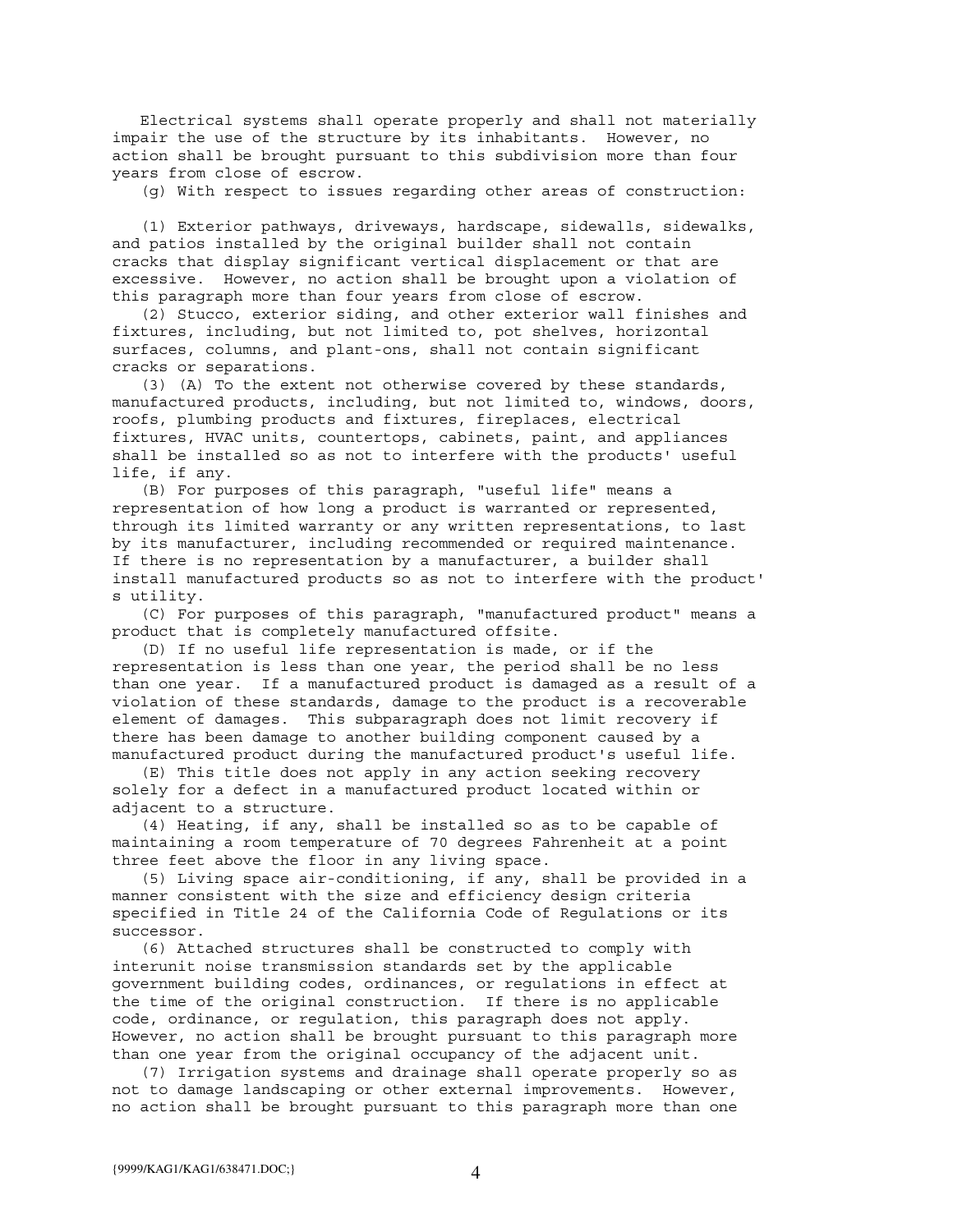year from close of escrow.

 (8) Untreated wood posts shall not be installed in contact with soil so as to cause unreasonable decay to the wood based upon the finish grade at the time of original construction. However, no action shall be brought pursuant to this paragraph more than two years from close of escrow.

 (9) Untreated steel fences and adjacent components shall be installed so as to prevent unreasonable corrosion. However, no action shall be brought pursuant to this paragraph more than four years from close of escrow.

 (10) Paint and stains shall be applied in such a manner so as not to cause deterioration of the building surfaces for the length of time specified by the paint or stain manufacturers' representations, if any. However, no action shall be brought pursuant to this paragraph more than five years from close of escrow.

 (11) Roofing materials shall be installed so as to avoid materials falling from the roof.

 (12) The landscaping systems shall be installed in such a manner so as to survive for not less than one year. However, no action shall be brought pursuant to this paragraph more than two years from close of escrow.

 (13) Ceramic tile and tile backing shall be installed in such a manner that the tile does not detach.

 (14) Dryer ducts shall be installed and terminated pursuant to manufacturer installation requirements. However, no action shall be brought pursuant to this paragraph more than two years from close of escrow.

 (15) Structures shall be constructed in such a manner so as not to impair the occupants' safety because they contain public health hazards as determined by a duly authorized public health official, health agency, or governmental entity having jurisdiction. This paragraph does not limit recovery for any damages caused by a violation of any other paragraph of this section on the grounds that the damages do not constitute a health hazard.

897. The standards set forth in this chapter are intended to address every function or component of a structure. To the extent that a function or component of a structure is not addressed by these standards, it shall be actionable if it causes damage.

900. As to fit and finish items, a builder shall provide a homebuyer with a minimum one-year express written limited warranty covering the fit and finish of the following building components. Except as otherwise provided by the standards specified in Chapter 2 (commencing with Section 896), this warranty shall cover the fit and finish of cabinets, mirrors, flooring, interior and exterior walls, countertops, paint finishes, and trim, but shall not apply to damage to those components caused by defects in other components governed by the other provisions of this title. Any fit and finish matters covered by this warranty are not subject to the provisions of this title. If a builder fails to provide the express warranty required by this section, the warranty for these items shall be for a period of one year.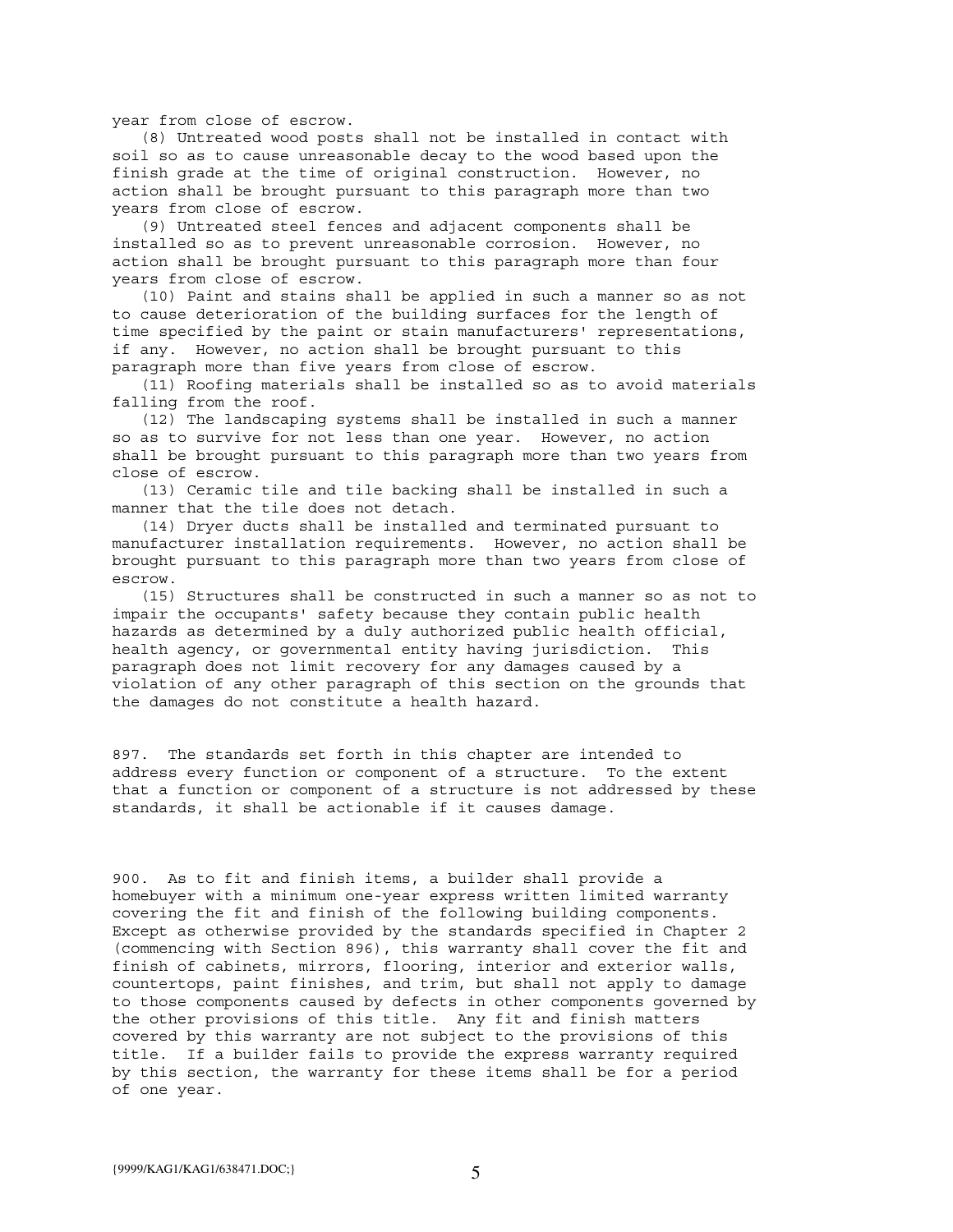901. A builder may, but is not required to, offer greater protection or protection for longer time periods in its express contract with the homeowner than that set forth in Chapter 2 (commencing with Section 896). A builder may not limit the application of Chapter 2 (commencing with Section 896) or lower its protection through the express contract with the homeowner. This type of express contract constitutes an "enhanced protection agreement."

902. If a builder offers an enhanced protection agreement, the builder may choose to be subject to its own express contractual provisions in place of the provisions set forth in Chapter 2 (commencing with Section 896). If an enhanced protection agreement is in place, Chapter 2 (commencing with Section 896) no longer applies other than to set forth minimum provisions by which to judge the enforceability of the particular provisions of the enhanced protection agreement.

903. If a builder offers an enhanced protection agreement in place of the provisions set forth in Chapter 2 (commencing with Section 896), the election to do so shall be made in writing with the homeowner no later than the close of escrow. The builder shall provide the homeowner with a complete copy of Chapter 2 (commencing with Section 896) and advise the homeowner that the builder has elected not to be subject to its provisions. If any provision of an enhanced protection agreement is later found to be unenforceable as not meeting the minimum standards of Chapter 2 (commencing with Section 896), a builder may use this chapter in lieu of those provisions found to be unenforceable.

904. If a builder has elected to use an enhanced protection agreement, and a homeowner disputes that the particular provision or time periods of the enhanced protection agreement are not greater than, or equal to, the provisions of Chapter 2 (commencing with Section 896) as they apply to the particular deficiency alleged by the homeowner, the homeowner may seek to enforce the application of the standards set forth in this chapter as to those claimed deficiencies. If a homeowner seeks to enforce a particular standard in lieu of a provision of the enhanced protection agreement, the homeowner shall give the builder written notice of that intent at the time the homeowner files a notice of claim pursuant to Chapter 4 (commencing with Section 910).

905. If a homeowner seeks to enforce Chapter 2 (commencing with Section 896), in lieu of the enhanced protection agreement in a subsequent litigation or other legal action, the builder shall have the right to have the matter bifurcated, and to have an immediately binding determination of his or her responsive pleading within 60 days after the filing of that pleading, but in no event after the commencement of discovery, as to the application of either Chapter 2 (commencing with Section 896) or the enhanced protection agreement as to the deficiencies claimed by the homeowner. If the builder fails to seek that determination in the timeframe specified, the builder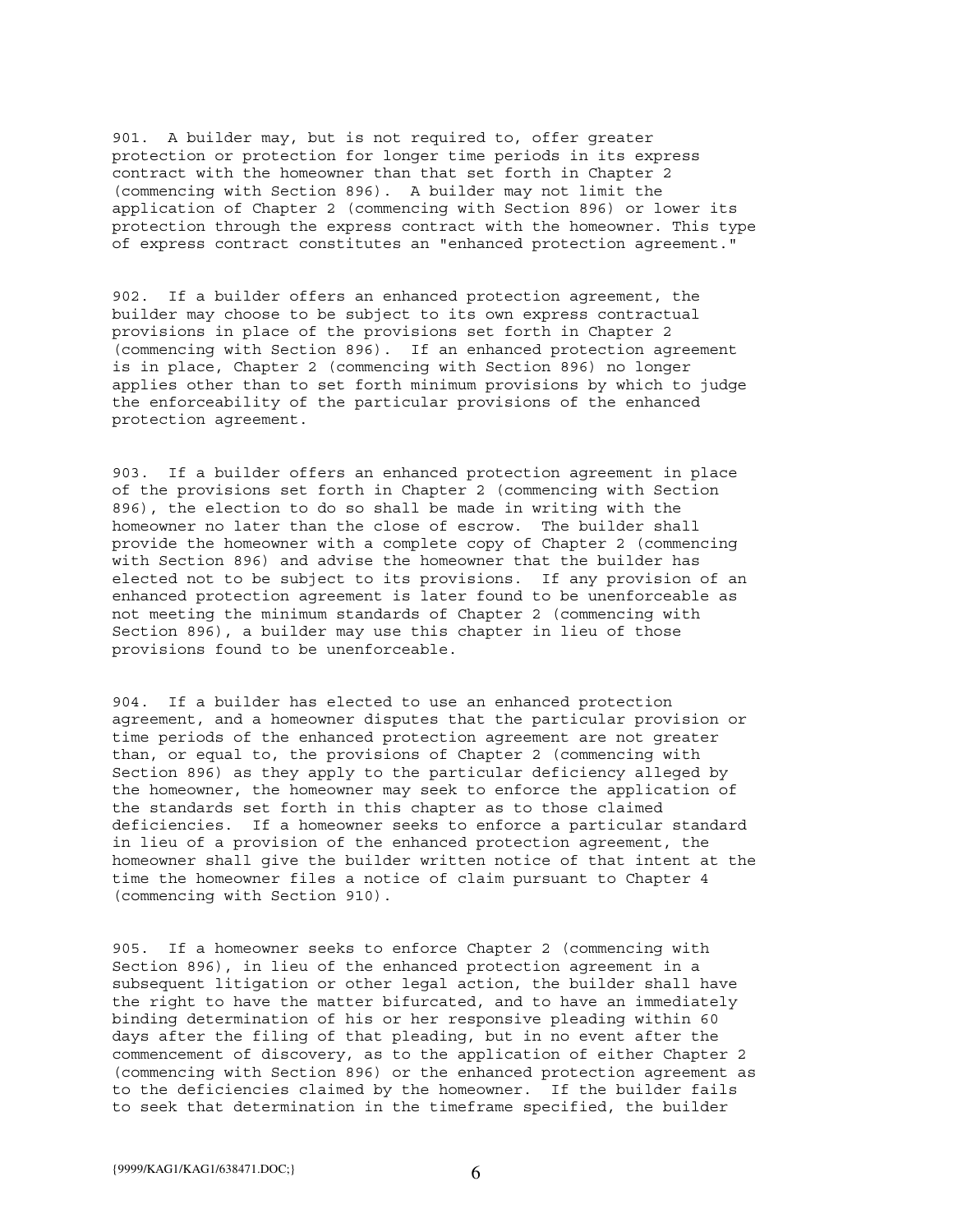waives the right to do so and the standards set forth in this title shall apply. As to any nonoriginal homeowner, that homeowner shall be deemed in privity for purposes of an enhanced protection agreement only to the extent that the builder has recorded the enhanced protection agreement on title or provided actual notice to the nonoriginal homeowner of the enhanced protection agreement. If the enhanced protection agreement is not recorded on title or no actual notice has been provided, the standards set forth in this title apply to any nonoriginal homeowners' claims.

906. A builder's election to use an enhanced protection agreement addresses only the issues set forth in Chapter 2 (commencing with Section 896) and does not constitute an election to use or not use the provisions of Chapter 4 (commencing with Section 910). The decision to use or not use Chapter 4 (commencing with Section 910) is governed by the provisions of that chapter.

907. A homeowner is obligated to follow all reasonable maintenance obligations and schedules communicated in writing to the homeowner by the builder and product manufacturers, as well as commonly accepted maintenance practices. A failure by a homeowner to follow these obligations, schedules, and practices may subject the homeowner to the affirmative defenses contained in Section 944.

910. Prior to filing an action against any party alleged to have contributed to a violation of the standards set forth in Chapter 2 (commencing with Section 896), the claimant shall initiate the following prelitigation procedures:

 (a) The claimant or his or her legal representative shall provide written notice via certified mail, overnight mail, or personal delivery to the builder, in the manner prescribed in this section, of the claimant's claim that the construction of his or her residence violates any of the standards set forth in Chapter 2 (commencing with Section 896). That notice shall provide the claimant's name, address, and preferred method of contact, and shall state that the claimant alleges a violation pursuant to this part against the builder, and shall describe the claim in reasonable detail sufficient to determine the nature and location, to the extent known, of the claimed violation. In the case of a group of homeowners or an association, the notice may identify the claimants solely by address or other description sufficient to apprise the builder of the locations of the subject residences. That document shall have the same force and effect as a notice of commencement of a legal proceeding.

 (b) The notice requirements of this section do not preclude a homeowner from seeking redress through any applicable normal customer service procedure as set forth in any contractual, warranty, or other builder-generated document; and, if a homeowner seeks to do so, that request shall not satisfy the notice requirements of this section.

911. For purposes of this title, "builder" means a builder, developer, or original seller and applies to the sale of new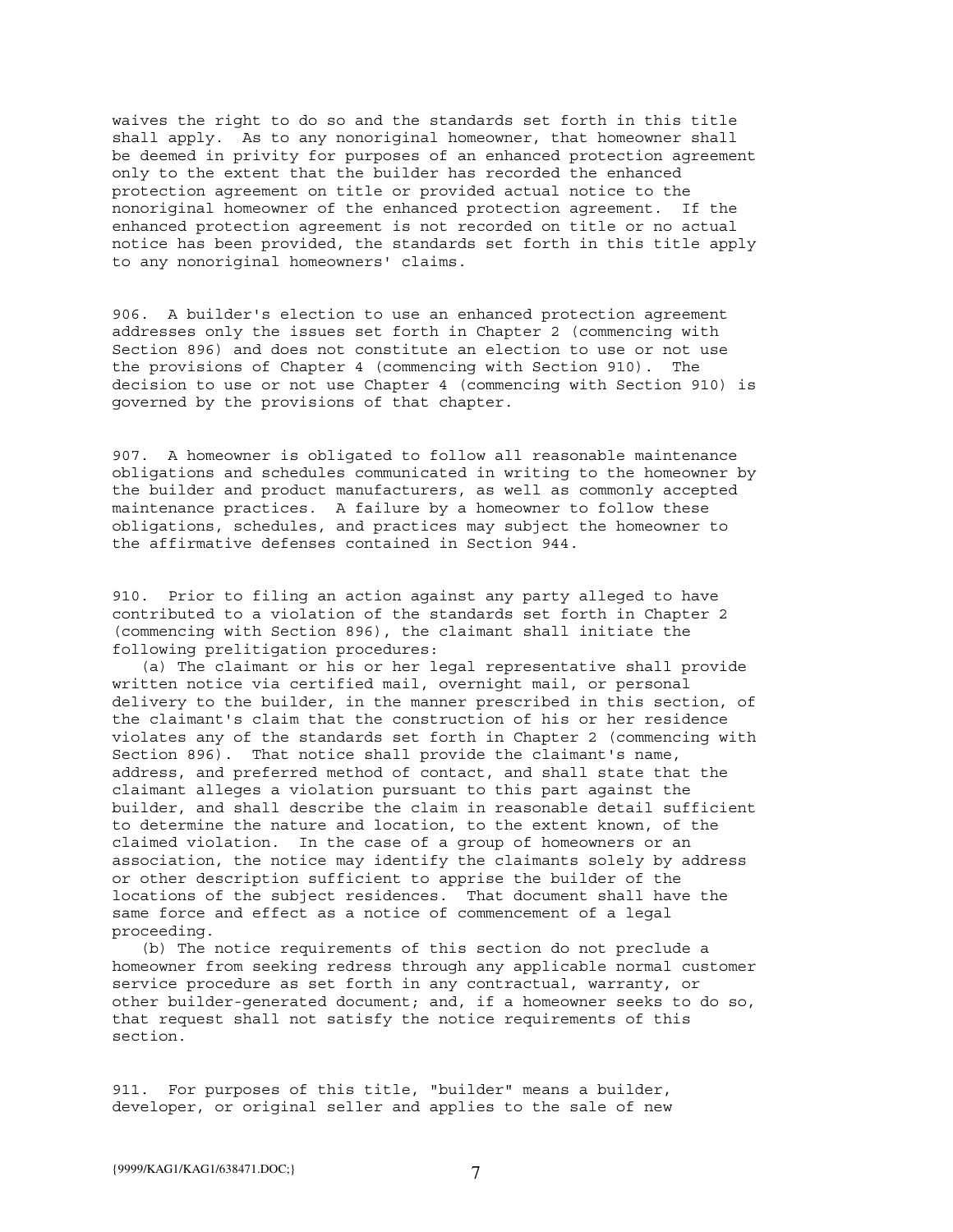residential units on and after January 1, 2003.

912. A builder shall do all of the following:

 (a) Within 30 days of a written request by a homeowner or his or her legal representative, the builder shall provide copies of all relevant plans, specifications, mass or rough grading plans, final soils reports, Department of Real Estate public reports, and available engineering calculations, that pertain to a homeowner's residence specifically or as part of a larger development tract. The request shall be honored if it states that it is made relative to structural, fire safety, or soils provisions of this title. However, a builder is not obligated to provide a copying service, and reasonable copying costs shall be borne by the requesting party. A builder may require that the documents be copied onsite by the requesting party, except that the homeowner may, at his or her option, use his or her own copying service, which may include an offsite copy facility that is bonded and insured. If a builder can show that the builder maintained the documents, but that they later became unavailable due to loss or destruction that was not the fault of the builder, the builder may be excused from the requirements of this subdivision, in which case the builder shall act with reasonable diligence to assist the homeowner in obtaining those documents from any applicable government authority or from the source that generated the document. However, in that case, the time limits specified by this section do not apply.

 (b) At the expense of the homeowner, who may opt to use an offsite copy facility that is bonded and insured, the builder shall provide to the homeowner or his or her legal representative copies of all maintenance and preventative maintenance recommendations that pertain to his or her residence within 30 days of service of a written request for those documents. Those documents shall also be provided to the homeowner in conjunction with the initial sale of the residence.

 (c) At the expense of the homeowner, who may opt to use an offsite copy facility that is bonded and insured, a builder shall provide to the homeowner or his or her legal representative copies of all manufactured products maintenance, preventive maintenance, and limited warranty information within 30 days of a written request for those documents. These documents shall also be provided to the homeowner in conjunction with the initial sale of the residence.

 (d) At the expense of the homeowner, who may opt to use an offsite copy facility that is bonded and insured, a builder shall provide to the homeowner or his or her legal representative copies of all of the builder's limited contractual warranties in accordance with this part in effect at the time of the original sale of the residence within 30 days of a written request for those documents. Those documents shall also be provided to the homeowner in conjunction with the initial sale of the residence.

 (e) A builder shall maintain the name and address of an agent for notice pursuant to this chapter with the Secretary of State or, alternatively, elect to use a third party for that notice if the builder has notified the homeowner in writing of the third party's name and address, to whom claims and requests for information under this section may be mailed. The name and address of the agent for notice or third party shall be included with the original sales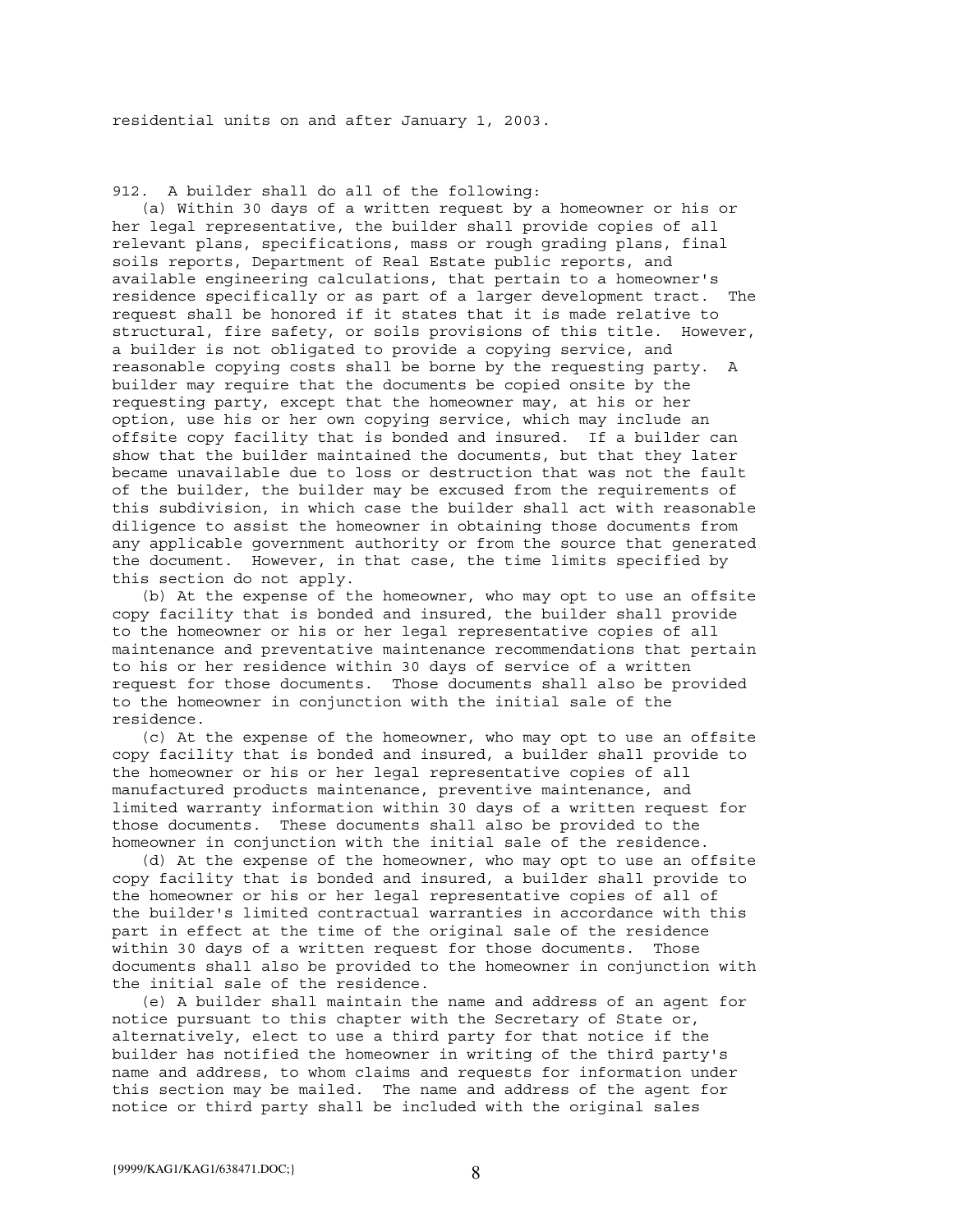documentation and shall be initialed and acknowledged by the purchaser and the builder's sales representative.

 This subdivision applies to instances in which a builder contracts with a third party to accept claims and act on the builder's behalf.

 A builder shall give actual notice to the homeowner that the builder has made such an election, and shall include the name and address of the third party.

 (f) A builder shall record on title a notice of the existence of these procedures and a notice that these procedures impact the legal rights of the homeowner. This information shall also be included with the original sales documentation and shall be initialed and acknowledged by the purchaser and the builder's sales representative.

 (g) A builder shall provide with the original sales documentation, a written copy of this part which shall be initialed and acknowledged by the purchaser and the builder's sales representative.

 (h) As to any documents provided in conjunction with the original sale, the builder shall instruct the original purchaser to provide those documents to any subsequent purchaser.

 (i) Any builder who fails to comply with any of these requirements within the time specified is not entitled to the protection of this chapter, and the homeowner is released from the requirements of this chapter and may proceed with the filing of an action, in which case the remaining chapters of this part shall continue to apply to the action.

913. A builder or his or her representative shall acknowledge, in writing, receipt of the notice of the claim within 14 days after receipt of the notice of the claim. If the notice of the claim is served by the claimant's legal representative, or if the builder receives a written representation letter from a homeowner's attorney, the builder shall include the attorney in all subsequent substantive communications, including, without limitation, all written communications occurring pursuant to this chapter, and all substantive and procedural communications, including all written communications, following the commencement of any subsequent complaint or other legal action, except that if the builder has retained or involved legal counsel to assist the builder in this process, all communications by the builder's counsel shall only be with the claimant's legal representative, if any.

914. (a) This chapter establishes a nonadversarial procedure, including the remedies available under this chapter which, if the procedure does not resolve the dispute between the parties, may result in a subsequent action to enforce the other chapters of this title. A builder may attempt to commence nonadversarial contractual provisions other than the nonadversarial procedures and remedies set forth in this chapter, but may not, in addition to its own nonadversarial contractual provisions, require adherence to the nonadversarial procedures and remedies set forth in this chapter, regardless of whether the builder's own alternative nonadversarial contractual provisions are successful in resolving the dispute or ultimately deemed enforceable.

At the time the sales agreement is executed, the builder shall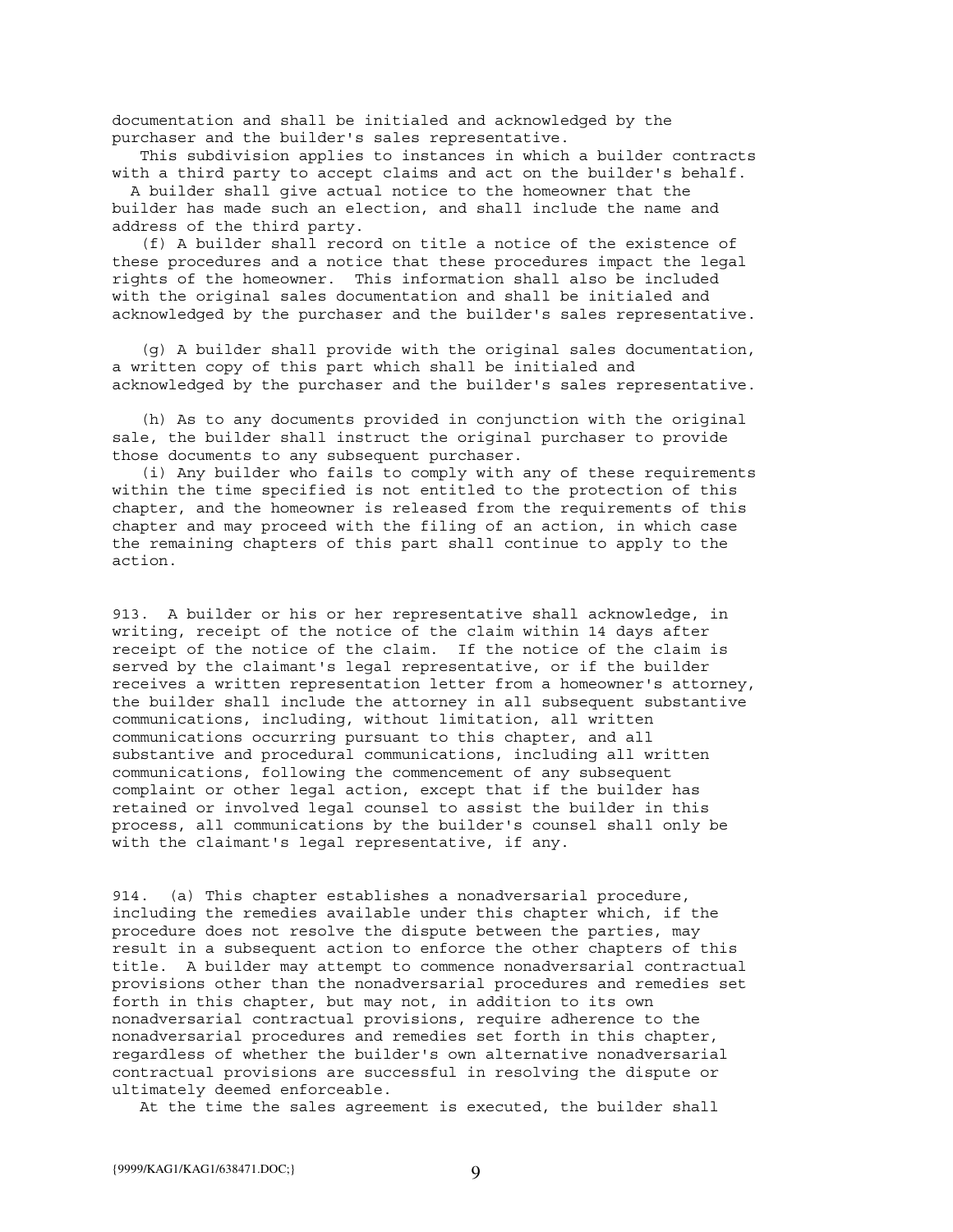notify the homeowner whether the builder intends to engage in the nonadversarial procedure of this section or attempt to enforce alternative nonadversarial contractual provisions. If the builder elects to use alternative nonadversarial contractual provisions in lieu of this chapter, the election is binding, regardless of whether the builder's alternative nonadversarial contractual provisions are successful in resolving the ultimate dispute or are ultimately deemed enforceable.

 (b) Nothing in this title is intended to affect existing statutory or decisional law pertaining to the applicability, viability, or enforceability of alternative dispute resolution methods, alternative remedies, or contractual arbitration, judicial reference, or similar procedures requiring a binding resolution to enforce the other chapters of this title or any other disputes between homeowners and builders. Nothing in this title is intended to affect the applicability, viability, or enforceability, if any, of contractual arbitration or judicial reference after a nonadversarial procedure or provision has been completed.

915. If a builder fails to acknowledge receipt of the notice of a claim within the time specified, elects not to go through the process set forth in this chapter, or fails to request an inspection within the time specified, or at the conclusion or cessation of an alternative nonadversarial proceeding, this chapter does not apply and the homeowner is released from the requirements of this chapter and may proceed with the filing of an action. However, the standards set forth in the other chapters of this title shall continue to apply to the action.

916. (a) If a builder elects to inspect the claimed unmet standards, the builder shall complete the initial inspection and testing within 14 days after acknowledgment of receipt of the notice of the claim, at a mutually convenient date and time. If the homeowner has retained legal representation, the inspection shall be scheduled with the legal representative's office at a mutually convenient date and time, unless the legal representative is unavailable during the relevant time periods. All costs of builder inspection and testing, including any damage caused by the builder inspection, shall be borne by the builder. The builder shall also provide written proof that the builder has liability insurance to cover any damages or injuries occurring during inspection and testing. The builder shall restore the property to its pretesting condition within 48 hours of the testing. The builder shall, upon request, allow the inspections to be observed and electronically recorded, videotaped, or photographed by the claimant or his or her legal representative.

 (b) Nothing that occurs during a builder's or claimant's inspection or testing may be used or introduced as evidence to support a spoilation defense by any potential party in any subsequent litigation.

 (c) If a builder deems a second inspection or testing reasonably necessary, and specifies the reasons therefor in writing within three days following the initial inspection, the builder may conduct a second inspection or testing. A second inspection or testing shall be completed within 40 days of the initial inspection or testing.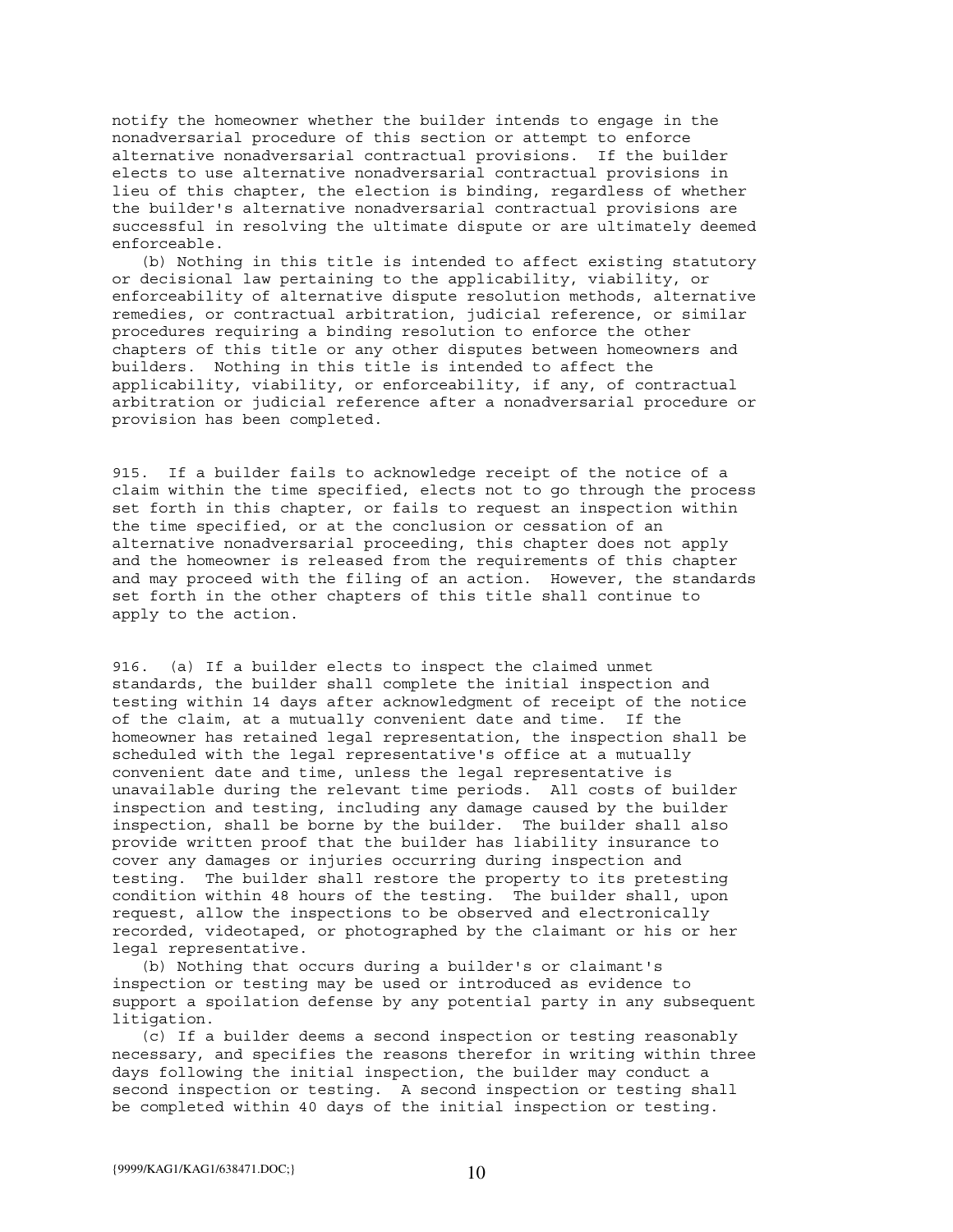All requirements concerning the initial inspection or testing shall also apply to the second inspection or testing.

 (d) If the builder fails to inspect or test the property within the time specified, the claimant is released from the requirements of this section and may proceed with the filing of an action. However, the standards set forth in the other chapters of this title shall continue to apply to the action.

 (e) If a builder intends to hold a subcontractor, design professional, individual product manufacturer, or material supplier, including an insurance carrier, warranty company, or service company, responsible for its contribution to the unmet standard, the builder shall provide notice to that person or entity sufficiently in advance to allow them to attend the initial, or if requested, second inspection of any alleged unmet standard and to participate in the repair process. The claimant and his or her legal representative, if any, shall be advised in a reasonable time prior to the inspection as to the identity of all persons or entities invited to attend. This subdivision shall not apply to the builder's insurance company. Except with respect to any claims involving a repair actually conducted under this chapter, nothing in this subdivision shall be construed to relieve a subcontractor, design professional, individual product manufacturer, or material supplier of any liability under an action brought by a claimant.

917. Within 30 days of the initial or, if requested, second inspection or testing, the builder may offer in writing to repair the violation. The offer to repair shall also compensate the homeowner for all applicable damages recoverable under Section 944, within the timeframe for the repair set forth in this chapter. Any such offer shall be accompanied by a detailed, specific, step-by-step statement identifying the particular violation that is being repaired, explaining the nature, scope, and location of the repair, and setting a reasonable completion date for the repair. The offer shall also include the names, addresses, telephone numbers, and license numbers of the contractors whom the builder intends to have perform the repair. Those contractors shall be fully insured for, and shall be responsible for, all damages or injuries that they may cause to occur during the repair, and evidence of that insurance shall be provided to the homeowner upon request. Upon written request by the homeowner or his or her legal representative, and within the timeframes set forth in this chapter, the builder shall also provide any available technical documentation, including, without limitation, plans and specifications, pertaining to the claimed violation within the particular home or development tract. The offer shall also advise the homeowner in writing of his or her right to request up to three additional contractors from which to select to do the repair pursuant to this chapter.

918. Upon receipt of the offer to repair, the homeowner shall have 30 days to authorize the builder to proceed with the repair. The homeowner may alternatively request, at the homeowner's sole option and discretion, that the builder provide the names, addresses, telephone numbers, and license numbers for up to three alternative contractors who are not owned or financially controlled by the builder and who regularly conduct business in the county where the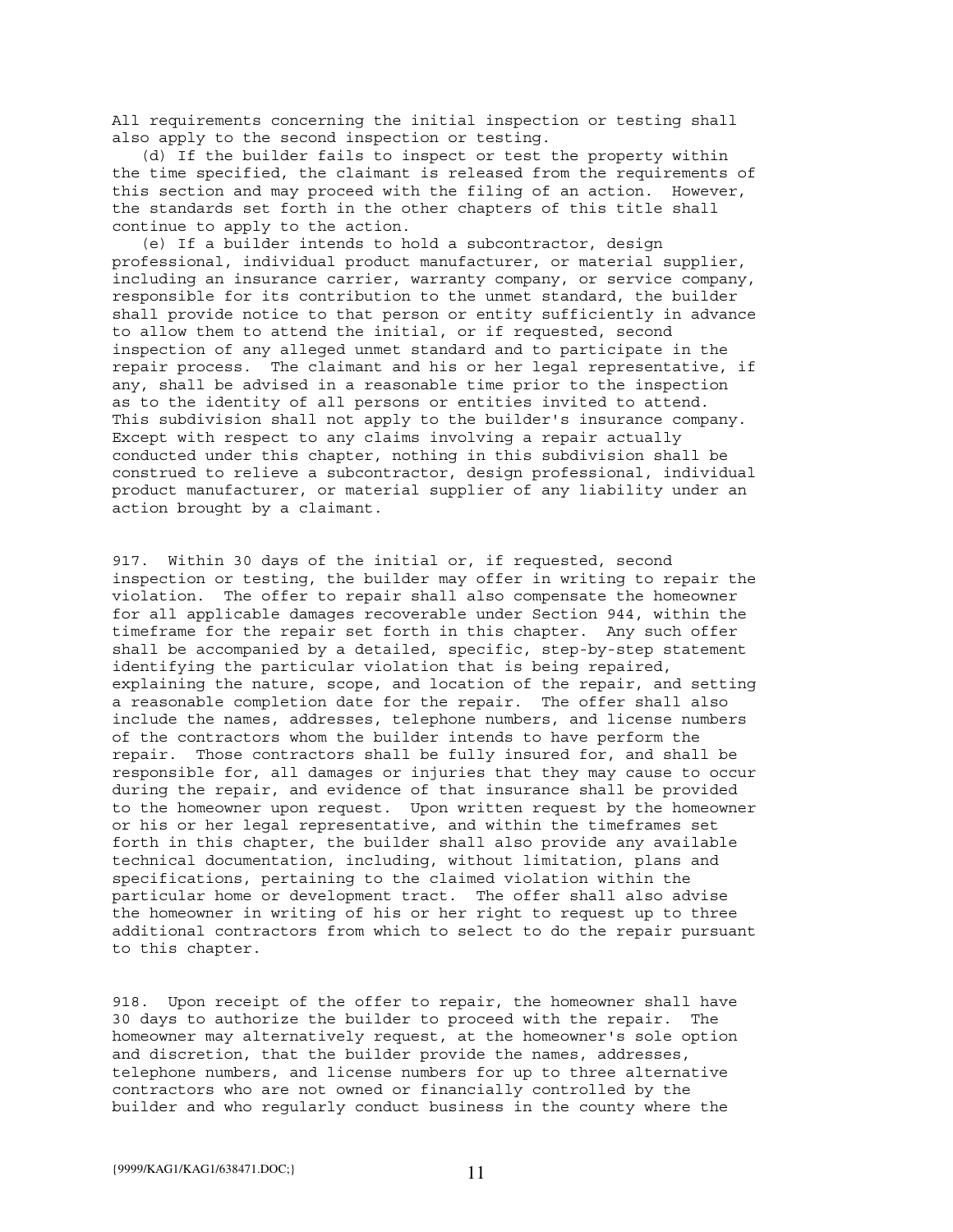structure is located. If the homeowner so elects, the builder is entitled to an additional noninvasive inspection, to occur at a mutually convenient date and time within 20 days of the election, so as to permit the other proposed contractors to review the proposed site of the repair. Within 35 days after the request of the homeowner for alternative contractors, the builder shall present the homeowner with a choice of contractors. Within 20 days after that presentation, the homeowner shall authorize the builder or one of the alternative contractors to perform the repair.

919. The offer to repair shall also be accompanied by an offer to mediate the dispute if the homeowner so chooses. The mediation shall be limited to a four-hour mediation, except as otherwise mutually agreed before a nonaffiliated mediator selected and paid for by the builder. At the homeowner's sole option, the homeowner may agree to split the cost of the mediator, and if he or she does so, the mediator shall be selected jointly. The mediator shall have sufficient availability such that the mediation occurs within 15 days after the request to mediate is received and occurs at a mutually convenient location within the county where the action is pending. If a builder has made an offer to repair a violation, and the mediation has failed to resolve the dispute, the homeowner shall allow the repair to be performed either by the builder, its contractor, or the selected contractor.

920. If the builder fails to make an offer to repair or otherwise strictly comply with this chapter within the times specified, the claimant is released from the requirements of this chapter and may proceed with the filing of an action. If the contractor performing the repair does not complete the repair in the time or manner specified, the claimant may file an action. If this occurs, the standards set forth in the other chapters of this part shall continue to apply to the action.

921. (a) In the event that a resolution under this chapter involves a repair by the builder, the builder shall make an appointment with the claimant, make all appropriate arrangements to effectuate a repair of the claimed unmet standards, and compensate the homeowner for all damages resulting therefrom free of charge to the claimant. The repair shall be scheduled through the claimant's legal representative, if any, unless he or she is unavailable during the relevant time periods. The repair shall be commenced on a mutually convenient date within 14 days of acceptance or, if an alternative contractor is selected by the homeowner, within 14 days of the selection, or, if a mediation occurs, within seven days of the mediation, or within five days after a permit is obtained if one is required. The builder shall act with reasonable diligence in obtaining any such permit.

 (b) The builder shall ensure that work done on the repairs is done with the utmost diligence, and that the repairs are completed as soon as reasonably possible, subject to the nature of the repair or some unforeseen event not caused by the builder or the contractor performing the repair. Every effort shall be made to complete the repair within 120 days.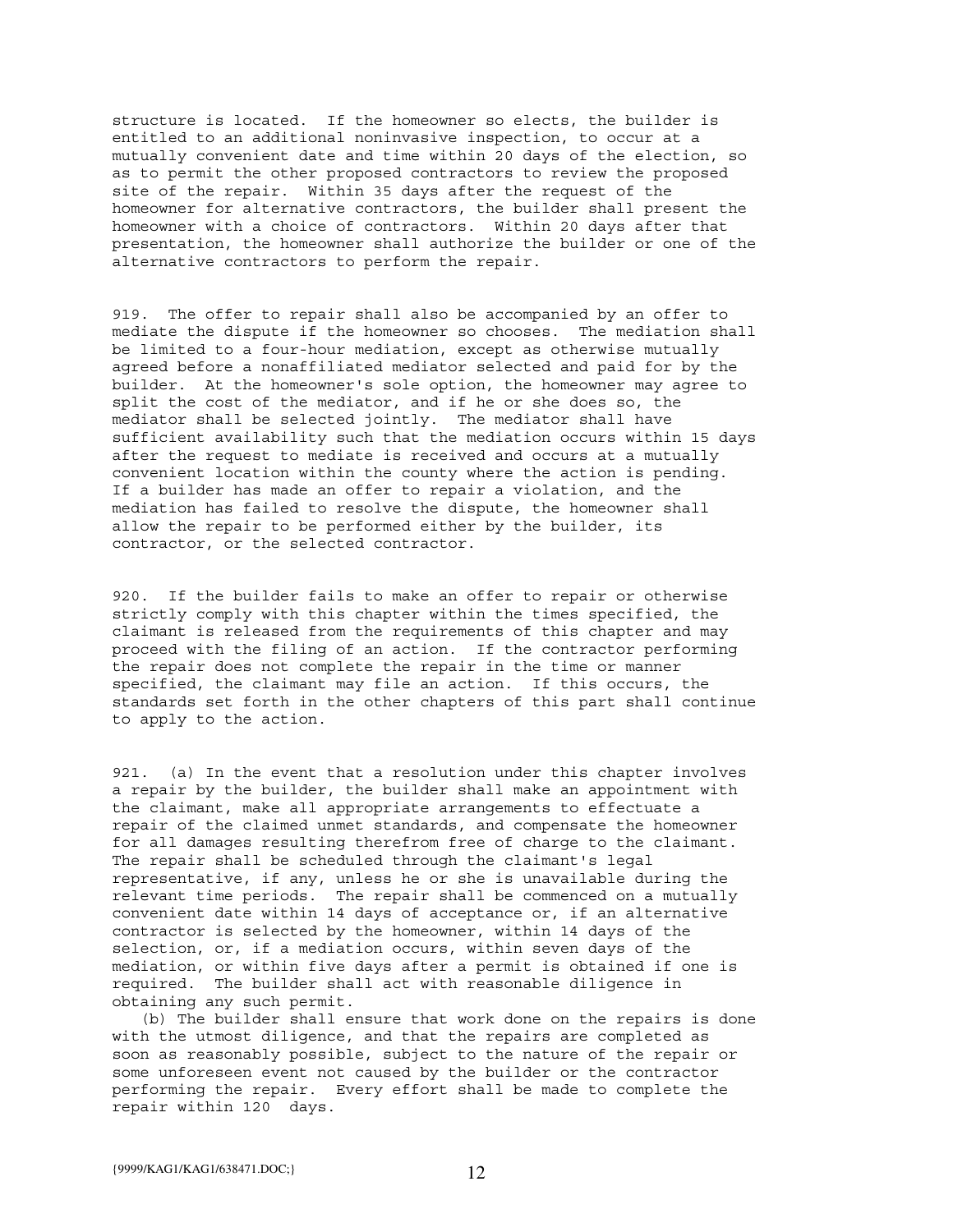922. The builder shall, upon request, allow the repair to be observed and electronically recorded, videotaped, or photographed by the claimant or his or her legal representative. Nothing that occurs during the repair process may be used or introduced as evidence to support a spoliation defense by any potential party in any subsequent litigation.

923. The builder shall provide the homeowner or his or her legal representative, upon request, with copies of all correspondence, photographs, and other materials pertaining or relating in any manner to the repairs.

924. If the builder elects to repair some, but not all of, the claimed unmet standards, the builder shall, at the same time it makes its offer, set forth with particularity in writing the reasons, and the support for those reasons, for not repairing all claimed unmet standards.

925. If the builder fails to complete the repair within the time specified in the repair plan, the claimant is released from the requirements of this chapter and may proceed with the filing of an action. If this occurs, the standards set forth in the other chapters of this title shall continue to apply to the action.

926. The builder may not obtain a release or waiver of any kind in exchange for the repair work mandated by this chapter. At the conclusion of the repair, the claimant may proceed with filing an action for violation of the applicable standard or for a claim of inadequate repair, or both, including all applicable damages available under Section 944.

927. If the applicable statute of limitations has otherwise run during this process, the time period for filing a complaint or other legal remedies for violation of any provision of this title, or for a claim of inadequate repair, is extended from the time of the original claim by the claimant to 100 days after the repair is completed, whether or not the particular violation is the one being repaired. If the builder fails to acknowledge the claim within the time specified, elects not to go through this statutory process, or fails to request an inspection within the time specified, the time period for filing a complaint or other legal remedies for violation of any provision of this title is extended from the time of the original claim by the claimant to 45 days after the time for responding to the notice of claim has expired. If the builder elects to attempt to enforce its own nonadversarial procedure in lieu of the procedure set forth in this chapter, the time period for filing a complaint or other legal remedies for violation of any provision of this part is extended from the time of the original claim by the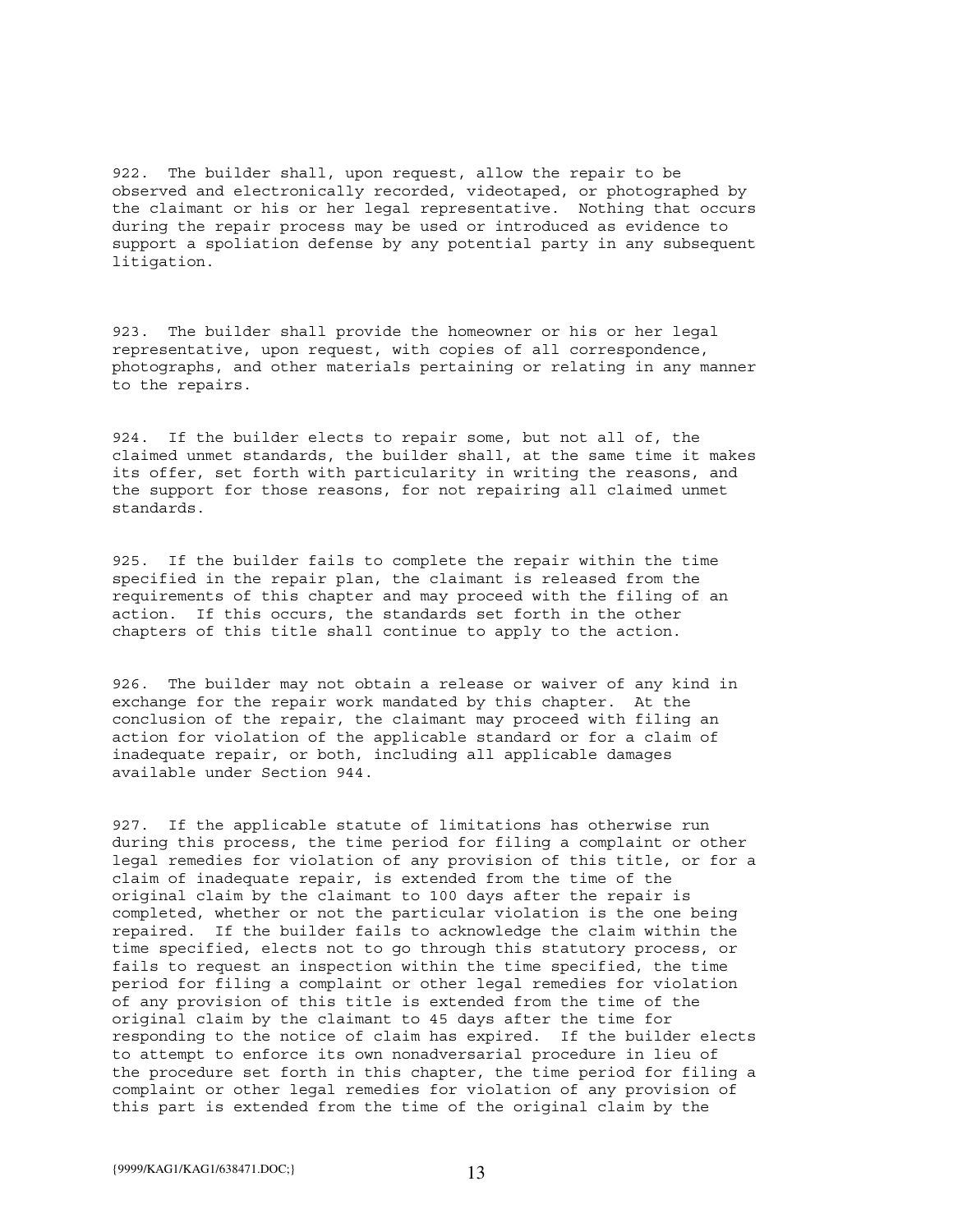claimant to 100 days after either the completion of the builder's alternative nonadversarial procedure, or 100 days after the builder's alternative nonadversarial procedure is deemed unenforceable, whichever is later.

928. If the builder has invoked this chapter and completed a repair, prior to filing an action, if there has been no previous mediation between the parties, the homeowner or his or her legal representative shall request mediation in writing. The mediation shall be limited to four hours, except as otherwise mutually agreed before a nonaffiliated mediator selected and paid for by the builder.

 At the homeowner's sole option, the homeowner may agree to split the cost of the mediator and if he or she does so, the mediator shall be selected jointly. The mediator shall have sufficient availability such that the mediation will occur within 15 days after the request for mediation is received and shall occur at a mutually convenient location within the county where the action is pending. In the event that a mediation is used at this point, any applicable statutes of limitations shall be tolled from the date of the request to mediate until the next court day after the mediation is completed, or the 100-day period, whichever is later.

929. (a) Nothing in this chapter prohibits the builder from making only a cash offer and no repair. In this situation, the homeowner is free to accept the offer, or he or she may reject the offer and proceed with the filing of an action. If the latter occurs, the standards of the other chapters of this title shall continue to apply to the action.

 (b) The builder may obtain a reasonable release in exchange for the cash payment. The builder may negotiate the terms and conditions of any reasonable release in terms of scope and consideration in conjunction with a cash payment under this chapter.

930. (a) The time periods and all other requirements in this chapter are to be strictly construed, and, unless extended by the mutual agreement of the parties in accordance with this chapter, shall govern the rights and obligations under this title. If a builder fails to act in accordance with this section within the timeframes mandated, unless extended by the mutual agreement of the parties as evidenced by a postclaim written confirmation by the affected homeowner demonstrating that he or she has knowingly and voluntarily extended the statutory timeframe, the claimant may proceed with filing an action. If this occurs, the standards of the other chapters of this title shall continue to apply to the action.

 (b) If the claimant does not conform with the requirements of this chapter, the builder may bring a motion to stay any subsequent court action or other proceeding until the requirements of this chapter have been satisfied. The court, in its discretion, may award the prevailing party on such a motion, his or her attorney's fees and costs in bringing or opposing the motion.

931. If a claim combines causes of action or damages not covered by this part, including, without limitation, personal injuries, class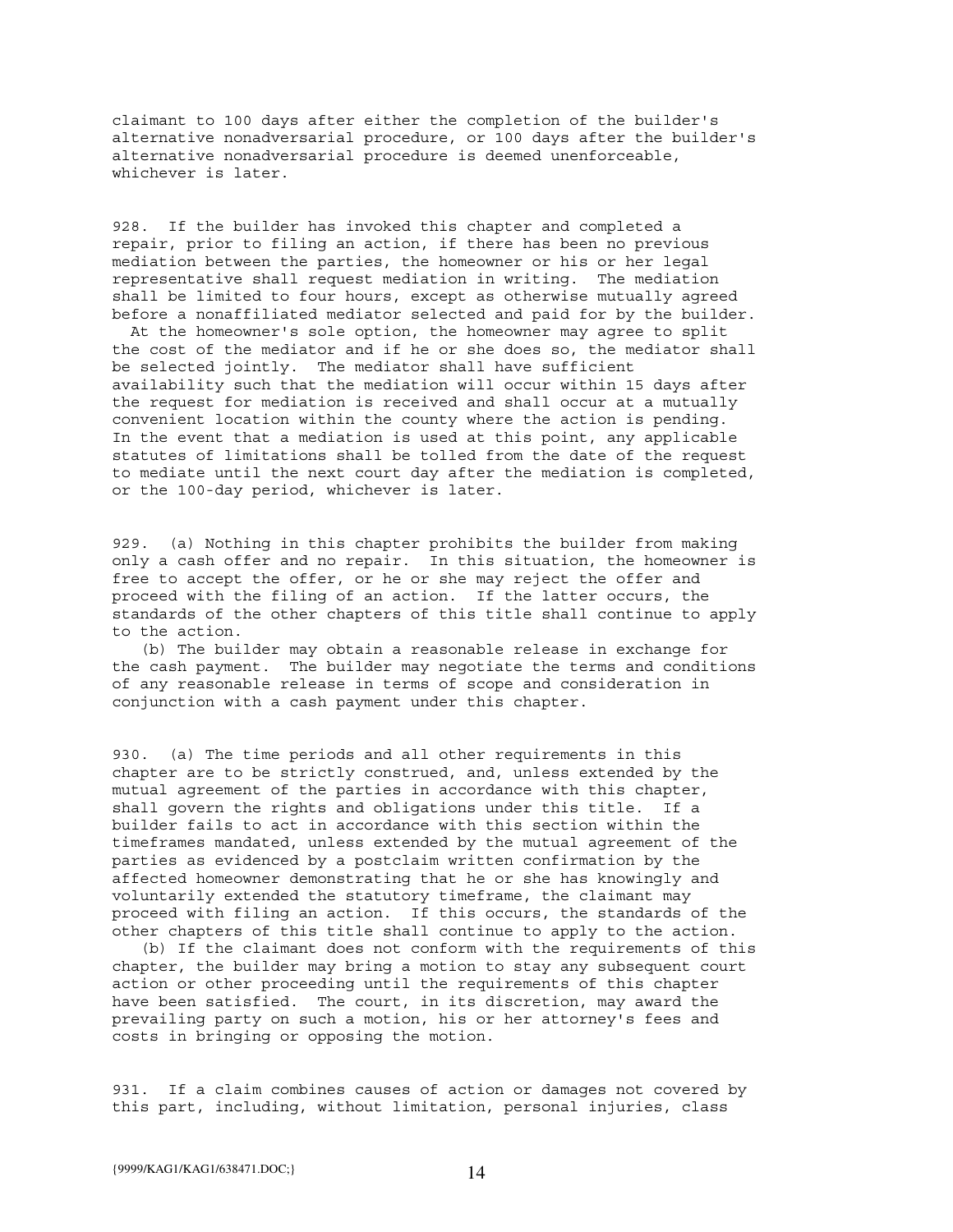actions, other statutory remedies, or fraud-based claims, the claimed unmet standards shall be administered according to this part, although evidence of the property in its unrepaired condition may be introduced to support the respective elements of any such cause of action. As to any fraud-based claim, if the fact that the property has been repaired under this chapter is deemed admissible, the trier of fact shall be informed that the repair was not voluntarily accepted by the homeowner. As to any class action claims that address solely the incorporation of a defective component into a residence, the named and unnamed class members need not comply with this chapter.

932. Subsequently discovered claims of unmet standards shall be administered separately under this chapter, unless otherwise agreed to by the parties. However, in the case of a detached single family residence, in the same home, if the subsequently discovered claim is for a violation of the same standard as that which has already been initiated by the same claimant and the subject of a currently pending action, the claimant need not reinitiate the process as to the same standard. In the case of an attached project, if the subsequently discovered claim is for a violation of the same standard for a connected component system in the same building as has already been initiated by the same claimant, and the subject of a currently pending action, the claimant need not reinitiate this process as to that standard.

933. If any enforcement of these standards is commenced, the fact that a repair effort was made may be introduced to the trier of fact. However, the claimant may use the condition of the property prior to the repair as the basis for contending that the repair work was inappropriate, inadequate, or incomplete, or that the violation still exists. The claimant need not show that the repair work resulted in further damage nor that damage has continued to occur as a result of the violation.

934. Evidence of both parties' conduct during this process may be introduced during a subsequent enforcement action, if any, with the exception of any mediation. Any repair efforts undertaken by the builder, shall not be considered settlement communications or offers of settlement and are not inadmissible in evidence on such a basis.

935. To the extent that provisions of this chapter are enforced and those provisions are substantially similar to provisions in Section 1375 of the Civil Code, but an action is subsequently commenced under Section 1375 of the Civil Code, the parties are excused from performing the substantially similar requirements under Section 1375 of the Civil Code.

936. Each and every provision of the other chapters of this title apply to subcontractors, material suppliers, individual product manufacturers, and design professionals to the extent that the subcontractors, material suppliers, individual product manufacturers, and design professionals caused, in whole or in part, a violation of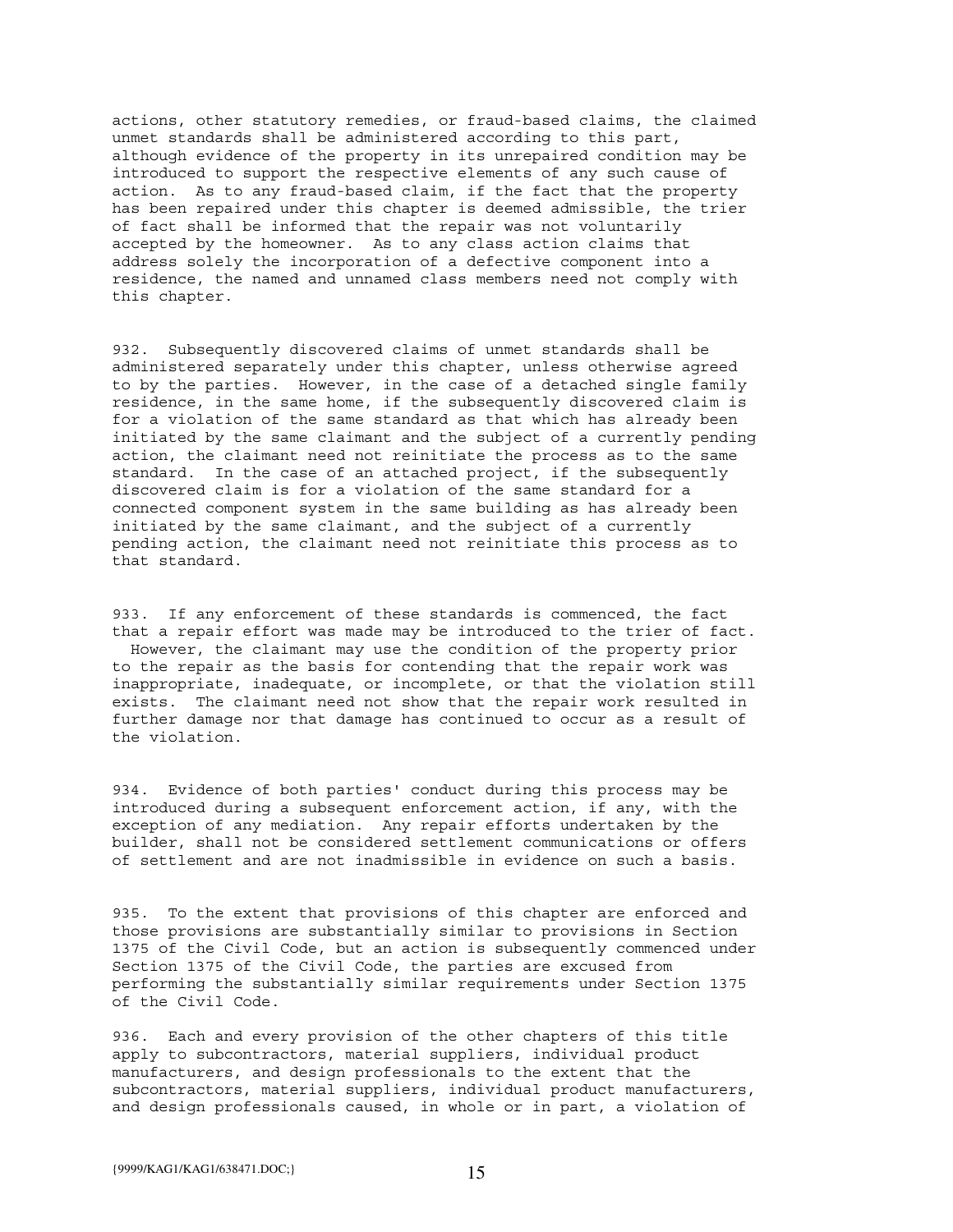a particular standard as the result of a negligent act or omission or a breach of contract. In addition to the affirmative defenses set forth in Section 945.5, a subcontractor, material supplier, design professional, individual product manufacturer, or other entity may also offer common law and contractual defenses as applicable to any claimed violation of a standard. All actions by a claimant or builder to enforce an express contract, or any provision thereof, against a subcontractor, material supplier, individual product manufacturer, or design professional is preserved. Nothing in this title modifies the law pertaining to joint and several liability for subcontractors, material suppliers, individual product manufacturer, and design professionals that contribute to any specific violation of this title. However, this section does not apply to any subcontractor, material supplier, individual product manufacturer, or design professional to which strict liability would apply.

937. Nothing in this title shall be interpreted to eliminate or abrogate the requirement to comply with Section 411.35 of the Code of Civil Procedure or to affect the liability of design professionals, including architects and architectural firms, for claims and damages not covered by this title.

938. This title applies only to residences originally sold on or after January 1, 2003.

941. (a) Except as specifically set forth in this title, no action may be brought to recover under this title more than 10 years after substantial completion of the improvement but not later than the date of recordation of a valid notice of completion.

 (b) As used in this section, "action" includes an action for indemnity brought against a person arising out of that person's performance or furnishing of services or materials referred to in this title, except that a cross-complaint for indemnity may be filed pursuant to subdivision (b) of Section 428.10 of the Code of Civil Procedure in an action which has been brought within the time period set forth in subdivision (a).

 (c) The limitation prescribed by this section shall not be asserted by way of defense by any person in actual possession or the control, as owner, tenant or otherwise, of such an improvement, at the time any deficiency in the improvement constitutes the proximate cause for which it is proposed to make a claim or bring an action.

 (d) Sections 337.15 and 337.1 of the Code of Civil Procedure shall not apply to actions under this title.

 (e) Existing statutory and decisional law regarding tolling of the statute of limitations shall apply to the time periods for filing an action or making a claim under this title, except that repairs made pursuant to Chapter 4 (commencing with Section 910), with the exception of the tolling provision contained in Section 927, do not extend the period for filing an action, or restart the time limitations contained in subdivisions (a) or (b) if 7091 of the Business and Professions Code. If a builder arranges for a contractor to perform a repair pursuant to Chapter 4 (commencing with Section 910), as to the builder the time period for calculating the statute of limitation in subdivisions (a) or (b) if Section 7091 of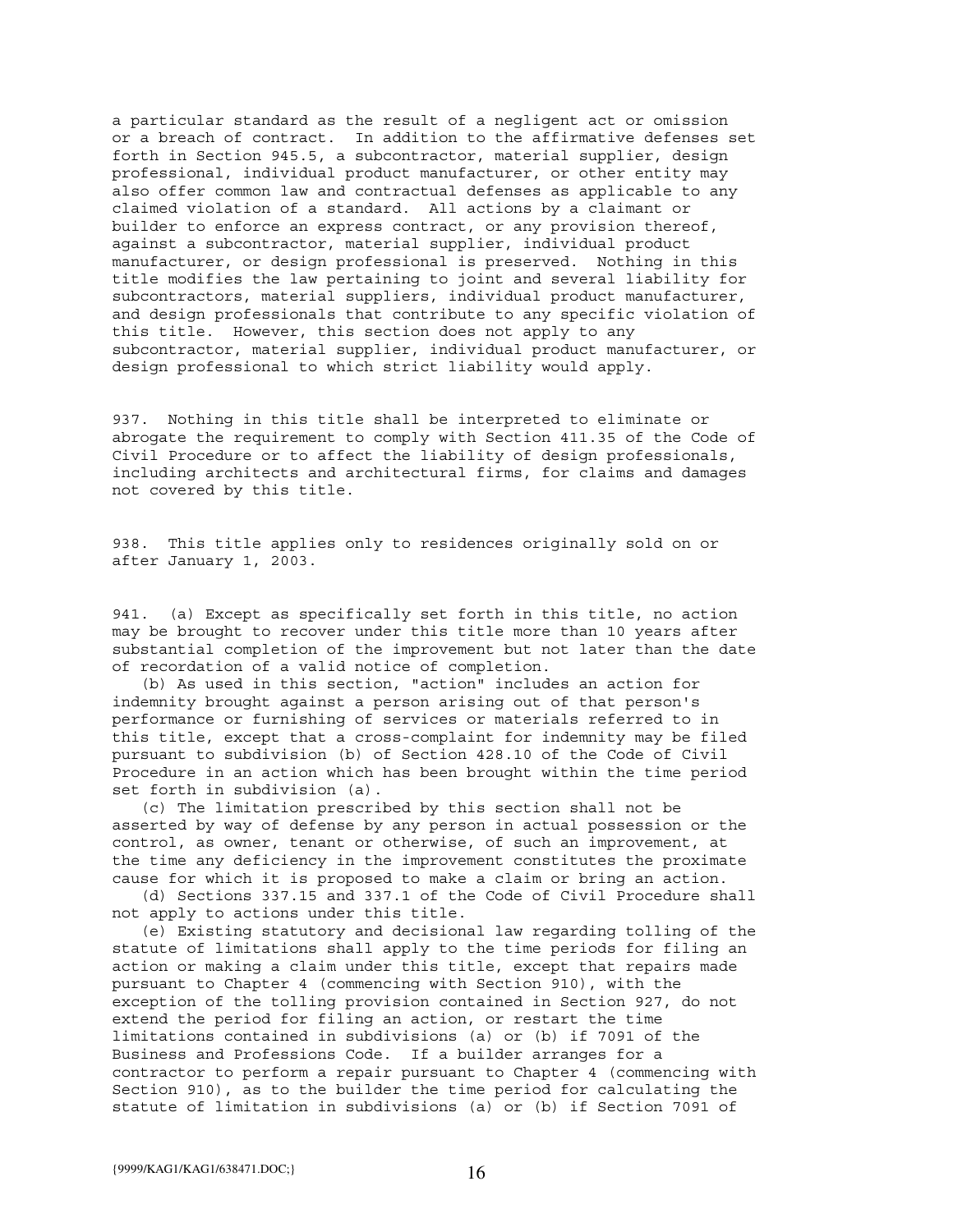the Business and Professions Code shall pertain to the substantial completion of the original construction and not to the date of repairs under this title. The time limitations established by this title do not apply to any action by a claimant for a contract or express contractual provision. Causes of action and damages to which this chapter does not apply are not limited by this section. In order to make a claim for violation of the standards set forth in Chapter 2 (commencing with Section 896), a homeowner need only demonstrate, in accordance with the applicable evidentiary standard, that the home does not meet the applicable standard, subject to the affirmative defenses set forth in Section 945.5. No further showing of causation or damages is required to meet the burden of proof regarding a violation of a standard set forth in Chapter 2 (commencing with Section 896), provided that the violation arises out of, pertains to, or is related to, the original construction.

942. (a) Except as provided in this title, no other cause of action for a claim covered by this title or for damages recoverable under Section 944 is allowed. In addition to the rights under this title, this title does not apply to any action by a claimant to enforce a contract or express contractual provision, or any action for fraud, personal injury, or violation of a statute. Damages awarded for the items set forth in Section 944 in such other cause of action shall be reduced by the amounts recovered pursuant to Section 944 for violation of the standards set forth in this title.

 (b) As to any claims involving a detached single-family home, the homeowner's right to the reasonable value of repairing any nonconformity is limited to the repair costs, or the diminution in current value of the home caused by the nonconformity, whichever is less, subject to the personal use exception as developed under common law.

944. If a claim for damages is made under this title, the homeowner is only entitled to damages for the reasonable value of repairing any violation of the standards set forth in this title, the reasonable cost of repairing any damages caused by the repair efforts, the reasonable cost of repairing and rectifying any damages resulting from the failure of the home to meet the standards, the reasonable cost of removing and replacing any improper repair by the builder, reasonable relocation and storage expenses, lost business income if the home was used as a principal place of a business licensed to be operated from the home, reasonable investigative costs for each established violation, and all other costs or fees recoverable by contract or statute.

945. The provisions, standards, rights, and obligations set forth in this title are binding upon all original purchasers and their successors-in-interest. For purposes of this title, associations and others having the rights set forth in Section 383 of the Code of Civil Procedure shall be considered to be original purchasers and shall have standing to enforce the provisions, standards, rights, and obligations set forth in this title.